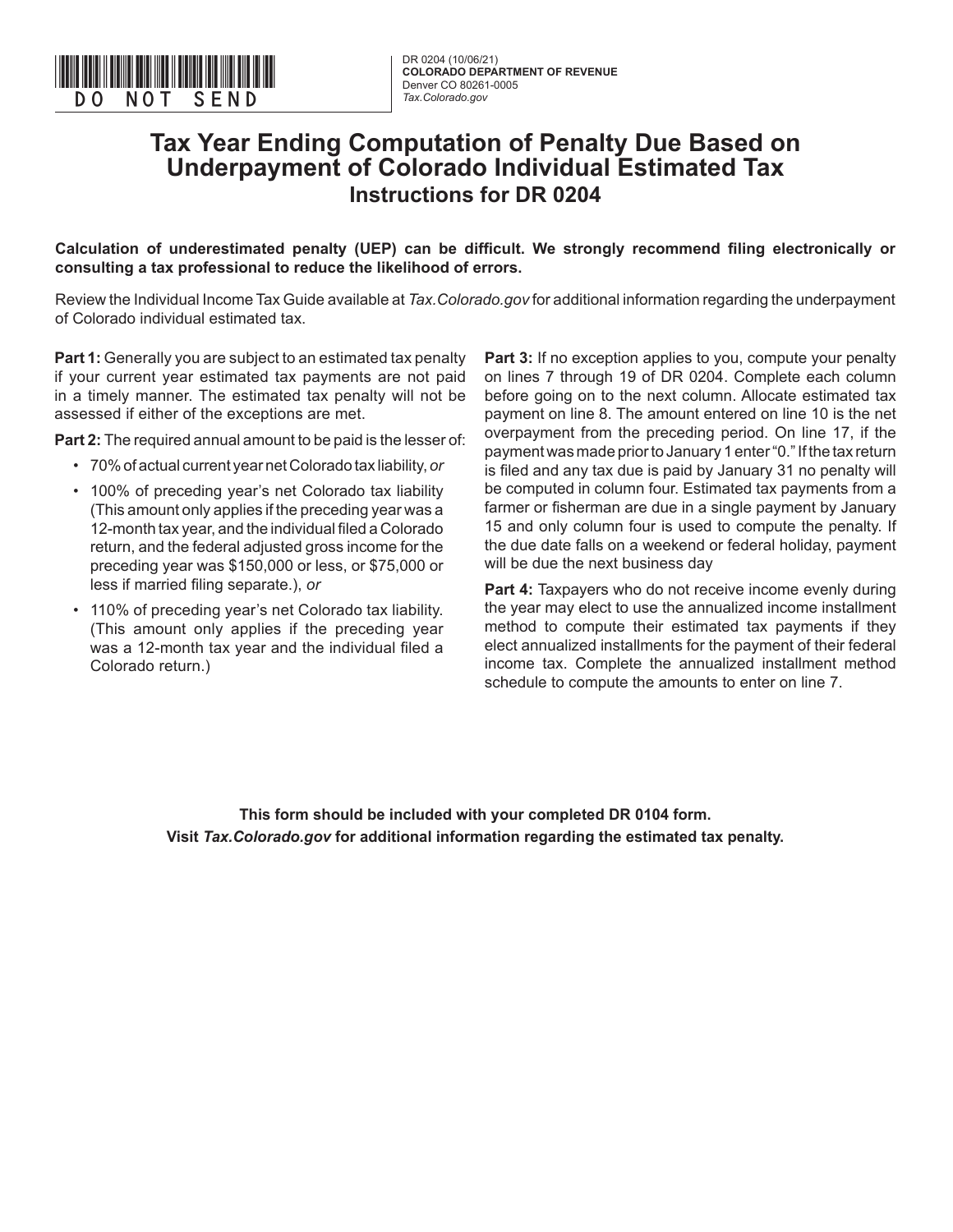

## **COLORADO DEPARTMENT OF REVENUE** *Tax.Colorado.gov* **Page 1 of 2**

×

| Taxpayer's Last Name                                                                                       | First Name |         | Middle Initial |  | SSN or ITIN |            |  |  |
|------------------------------------------------------------------------------------------------------------|------------|---------|----------------|--|-------------|------------|--|--|
|                                                                                                            |            |         |                |  |             |            |  |  |
|                                                                                                            |            |         |                |  |             |            |  |  |
| Part 1 - Exceptions                                                                                        |            |         |                |  |             |            |  |  |
| <b>Exception Number 1</b>                                                                                  |            |         |                |  |             |            |  |  |
| If at least two-thirds of your gross income for the current or prior year is from farming or fishing and   |            |         |                |  |             |            |  |  |
| you file your current year return and you pay the full amount of tax due on or before March 1, you         |            |         |                |  |             |            |  |  |
| are not subject to the estimated tax penalty. If you meet this criteria but do not file and pay the full   |            |         |                |  |             |            |  |  |
| amount of tax due on or before March 1, check the box here and complete the remainder of the form.         |            |         |                |  |             |            |  |  |
| <b>Exception Number 2</b>                                                                                  |            |         |                |  |             |            |  |  |
| 1. Enter your current year tax liability (including alternative minimum tax and any credit recapture)      |            | \$      |                |  |             |            |  |  |
| after reduction for all credits other than withholding tax and estimated tax payments.                     |            |         |                |  |             |            |  |  |
|                                                                                                            |            |         |                |  |             |            |  |  |
| 2. (a) Statutory exemption                                                                                 |            |         |                |  |             | \$1,000.00 |  |  |
|                                                                                                            |            |         |                |  |             |            |  |  |
| (b) Current year Colorado income tax withheld from wages and/or nonresident real estate transactions       |            |         |                |  | \$          |            |  |  |
|                                                                                                            |            |         |                |  |             |            |  |  |
| (c) Total of lines $2(a)$ and $2(b)$                                                                       |            |         |                |  | \$          |            |  |  |
|                                                                                                            |            |         |                |  |             |            |  |  |
| 3. Subtract line 2(c) from line 1. If 2(c) is larger, enter zero and no penalty is due.                    |            |         |                |  |             |            |  |  |
| <b>Part 2 - Required Annual Payment</b>                                                                    |            |         |                |  |             |            |  |  |
| 4. (a) Enter your current year tax liability (including alternative minimum tax and any credit recapture)  |            |         |                |  |             |            |  |  |
| after reduction for all credits other than withholding tax and estimated tax payments.                     |            |         |                |  | \$          |            |  |  |
| (b) Enter 70% of the amount on line 4(a). If you checked the box for exception number 1 above              |            |         |                |  |             |            |  |  |
| only enter 50% of the amount on line 4(a).                                                                 | \$         |         |                |  |             |            |  |  |
| 5. (a) Enter your previous year tax liability (including alternative minimum tax and any credit recapture) |            |         |                |  |             |            |  |  |
| after reduction for all credits other than withholding tax and estimated tax payments.                     | \$         |         |                |  |             |            |  |  |
| (b) If your previous year federal adjusted gross income is greater than \$150,000 (greater than            |            |         |                |  |             |            |  |  |
| \$75,000 if married filing separate), enter 10% of line 5(a). If not, enter 0. If you checked the          |            |         |                |  |             |            |  |  |
| box for exception number 1 above enter 0.                                                                  |            |         |                |  |             |            |  |  |
|                                                                                                            |            |         |                |  |             |            |  |  |
| (c) Enter total of lines $5(a)$ and $5(b)$                                                                 |            |         |                |  | \$          |            |  |  |
|                                                                                                            |            |         |                |  |             |            |  |  |
| \$<br>6. Required payment. Enter the smaller of lines 4(b) or 5(c)                                         |            |         |                |  |             |            |  |  |
| <b>Part 3 - Penalty Computation</b><br><b>Payment Due Dates (see instructions)</b>                         |            |         |                |  |             |            |  |  |
| 7. Divide the amount on line 6                                                                             |            |         |                |  |             |            |  |  |
| by four. Enter the result in the                                                                           | April 15   | June 15 | Sept 15        |  |             | January 15 |  |  |
| appropriate column. If you                                                                                 |            |         |                |  |             |            |  |  |
| checked the box for exception                                                                              |            |         |                |  |             |            |  |  |
| number 1 above, enter \$0 in                                                                               |            |         |                |  |             |            |  |  |
| the first three columns and the                                                                            |            |         |                |  |             |            |  |  |
| amount on line 6 in the final                                                                              |            |         |                |  |             |            |  |  |
| column (January 15).                                                                                       | \$         | \$      | \$             |  | \$          |            |  |  |
|                                                                                                            |            |         |                |  |             |            |  |  |
|                                                                                                            | \$         |         |                |  | \$          |            |  |  |
| 8. Amounts paid in estimated tax<br>9. Amount of income tax withheld                                       |            | \$      | \$             |  |             |            |  |  |
|                                                                                                            |            |         |                |  |             |            |  |  |
| from wages and/or nonresident                                                                              |            |         |                |  |             |            |  |  |
| real estate transactions                                                                                   | \$         | \$      | \$             |  | \$          |            |  |  |
| 10. Overpayment (on line 12) from                                                                          |            |         |                |  |             |            |  |  |
| previous period                                                                                            |            | \$      | \$             |  | \$          |            |  |  |
|                                                                                                            |            |         |                |  |             |            |  |  |
| 11. Total of lines 8, 9, and 10                                                                            | \$         | \$      | \$             |  | \$          |            |  |  |